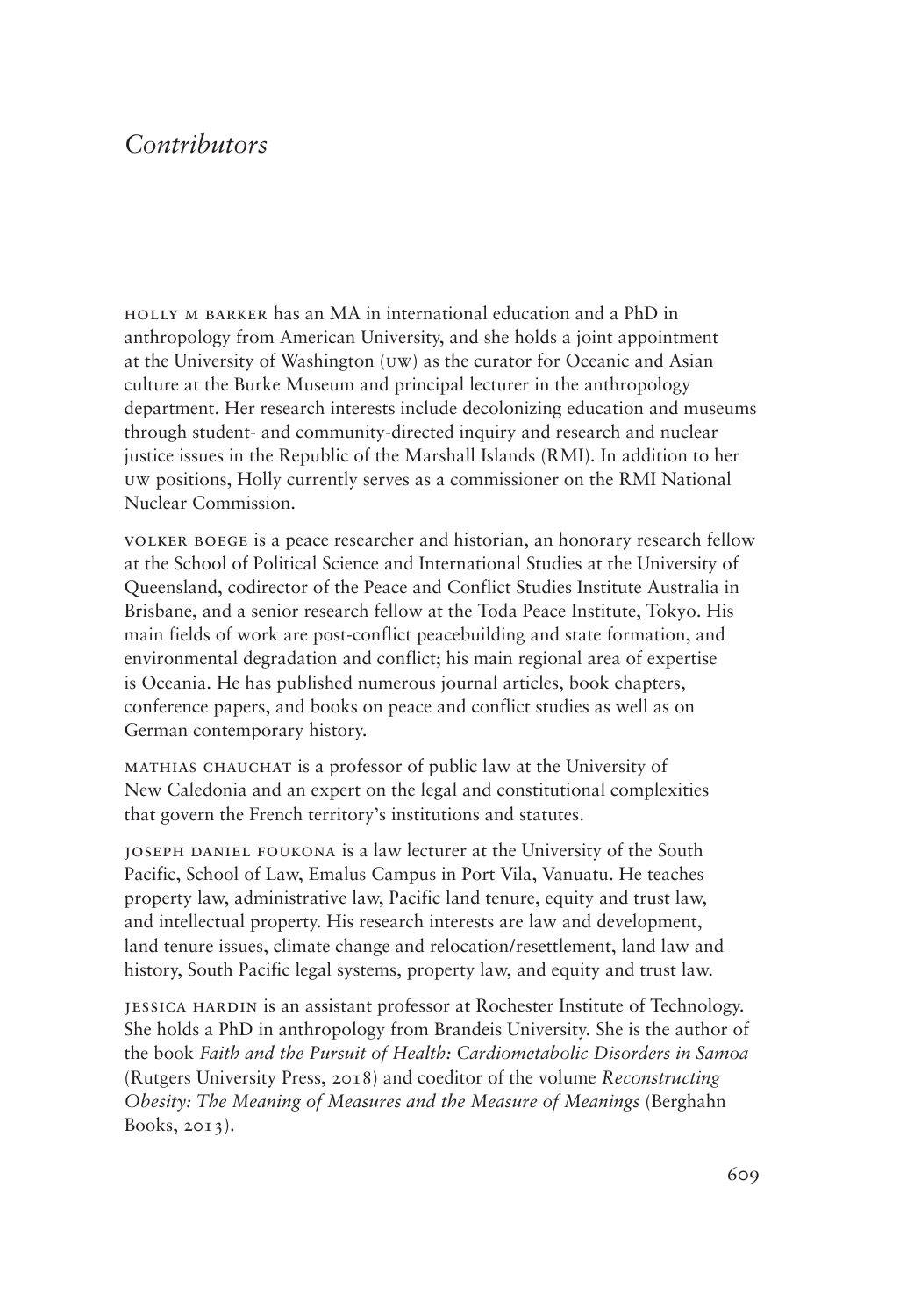BUDI HERNAWAN is a political anthropologist with research interests in peacebuilding, human rights, and the anthropology of violence in Southeast Asia and the Pacific, especially Papua where he worked and lived for twelve years. He teaches anthropology at Driyarkara School of Philosophy in Jakarta. He was a visiting fellow at the Australian National University (anu) and the University of Melbourne as well as a postdoctoral fellow at anu and at the Royal Netherlands Institute of Southeast Asian and Caribbean Studies (KITLV). His publications include *Torture and Peacebuilding in Indonesia: The Case of Papua* (Routledge, 2018) and "Why Does Indonesia Kill Us? Political Assassination of knpb Activists in Papua" (*Kyoto Review* 21, March 2017).

christina ting kwauk is a fellow at the Center for Universal Education at the Brookings Institution. She holds a PhD in comparative and international development education from the University of Minnesota, an MA in social sciences from the University of Chicago, and a BS in psychology from Sewanee: The University of the South.

brij v lal, now in early dotage, is an emeritus professor of the Australian National University. He is retired but is not the retiring type. Off the academic treadmill, he writes creative nonfiction, his latest in this genre being "Road from Mr Tulsi's Store: Stories from Fiji" in *Turnings: Fiji Factions* (anu Press, 2013). A more sombre footnote-laden scholarly tome is *Levelling Wind: Remembering Fiji* (anu Press, 2019). Banned for life from his native Fiji for stubbornly defending the values of democracy and free speech against the onslaught of military coups, four in twenty years, he refuses to be defined or derailed by exile and relishes the "sad wisdom of remembrance."

michael leach is a professor in politics and international relations at Swinburne University of Technology in Melbourne, Australia. He has researched and published widely on the politics and history of Timor-Leste, including, most recently, *Nation-Building and National Identity in Timor-Leste*  (Routledge, 2017). He is also cofounder of the Timor-Leste Studies Association (http://www.tlstudies.org/).

masami tsujita levi is a senior lecturer in the Postgraduate Development Studies Programme at the National University of Samoa's Centre for Samoan Studies. She holds a PhD in geography from the University of Hawai'i–Mānoa (uhm) and is a graduate of the Center for Pacific Islands Studies at uhm. Her main research interests lie in the areas of transnational movements of people, capital, and companies in the Pacific and beyond. Her current research is on the new flows of labor migration to Sāmoa.

nic maclellan works as a journalist and researcher in the Pacific Islands; he is a correspondent for *Islands Business* magazine and a contributor to other